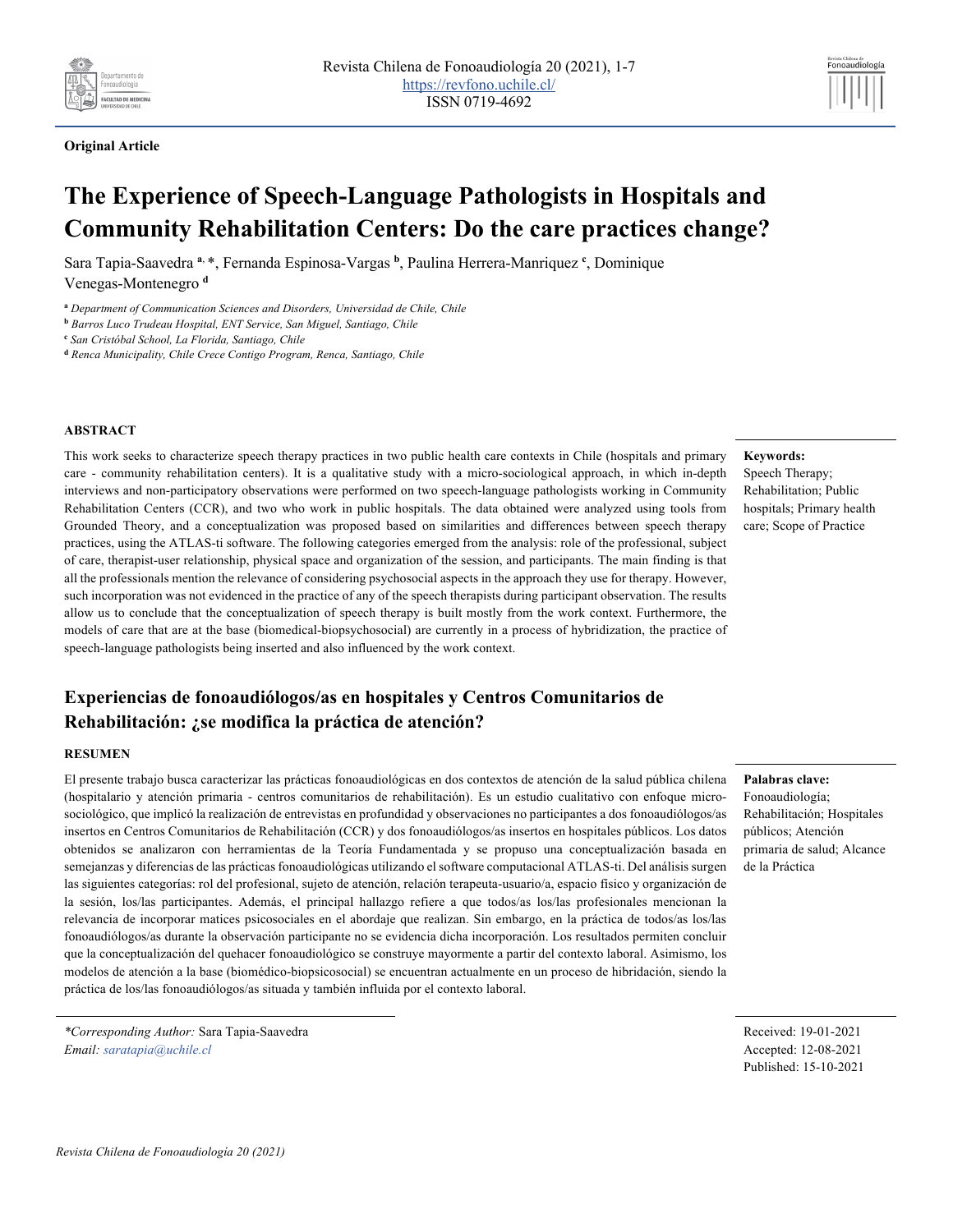#### **INTRODUCTION**

The training and activities of Speech-Language Pathologists (SLPs) are diverse when it comes to the contexts of care for the adult population in Chile (Espinosa et al., 2014). This means that it is conceived in a myriad of forms, and it is exercised in diverse territories, contexts, and realities. Moreover, several models are used that provide a rationale and structure to health care, among which we can find the biomedical and biopsychosocial models (Juárez, 2011).

Speech therapy in Chile has been developed mainly according to the biomedical model. Due to this, the discipline has had a focus on disorders until now, relegating the person, their family, and their context to the background (Brahm, 2014; Simmons-Mackie & Kagan, 2007). In this model, the professional is seen as superior in their knowledge, since they provide answers in a unidirectional manner without necessarily establishing a bond with the person or family with whom they work (Baeta, 2015; Tapia Saavedra, 2013).

The biopsychosocial model has been integrated in the International Classification of Functioning, Disability, and Health (ICF), proposed by the World Health Organization (WHO) and approved by the World Health Assembly in 2001 (Vergara, 2010). This model proposes that the subject (patient-user) is the one who identifies the problem and actively involves their family context in the therapy process, thus being seen as an active entity whose shaping as a person is determined by psychosocial factors(Brahm, 2014; Ibarra Peso et al., 2012). Due to the above, it is relevant that the professional acquires and handles strategies to work with service users, their families, and communities, focusing on their quality of life.

Community-Based Rehabilitation (CBR) proposes that the user and their family are active agents in the therapy process. Thus, it brings rehabilitation closer to some territories and equalizes access to it, not just considering health but also the other components of the CBR matrix. Said components are: education, livelihood, social, and empowerment (World Health Organization [WHO], 2012).

In Chile, CBR has been incorporated as a requirement into primary health care, mainly in Community Rehabilitation Centers (*Centros Comunitarios de Rehabilitación*, CCR) (Baeta, 2015). In recent years, SLPs have attempted to facilitate the promotion, prevention, and education in communication, in all the contexts in which they perform their role (Silva Ríos et al., 2020). This is reflected in their work in primary health care, where they position themselves mainly as communication rehabilitators (Silva Ríos,

Escudero, et al., 2018). However, the context, labor structures, and national policies have hindered this progress. This is observed in the fact that the professionals working in primary health care continue to apply the biomedical model (Silva Ríos, Escudero, et al., 2018; Tapia & Carreño, 2018).

The aforementioned is related to the unquestionable link between speech therapy and the biomedical model during the academic training of said professionals. According to Serra (2008), the health situations presented during academic training are distorted, that is to say, a technical perspective with specialized language is used, alienating the therapist from the user. This is based on the fact that undergraduate education does not provide the students with sufficient skills nor knowledge to intervene actively and efficiently in complex social contexts. Such contexts demand that the professional carry out fieldwork, understanding all the social barriers and facilitators that surround the user during the evaluation and therapy processes (Ithurralde et al., 2019).

Undergraduate training is a fundamental pillar of the SLP's work. However, in order to translate the knowledge into concrete actions in the workplace, it is essential to consider the organizational structure and the public policies associated with the role of SLPs in the center where they work. It has been observed that while the professionals show soft skills and knowledge about social issues, the organizational structures are imposed on professional action, overshadowing their ideals, interests, or knowledge (Silva Ríos, Escudero, et al., 2018).

During the past years, there has been an attempt to use academic training to enhance humanistic and social aspects, where the identity and profile of the future professional are oriented towards working on communicative wellbeing. According to Romero (2012), communicative wellbeing is understood as an "adequate adaptation and integration of the physical, psychological, social, spiritual, and emotional dimensions to any level of health need" (p. 102). Based on this description, speech therapy is conceived as a support process that involves "therapeutically acting in a comprehensive way in cooperation with other relevant actors, considering context, diversity, and human rights …" (p. 105).

In our current health care system, the speech therapy practice is different depending on the context where it is carried out. Despite recognizing the existence of differences between practices, there is not a characterization that provides evidence of this fact. To achieve such characterization, it is necessary to analyze and compare speech therapy practices between different health care contexts, considering the actions as well as the underlying theoretical model. This would provide the material to allow a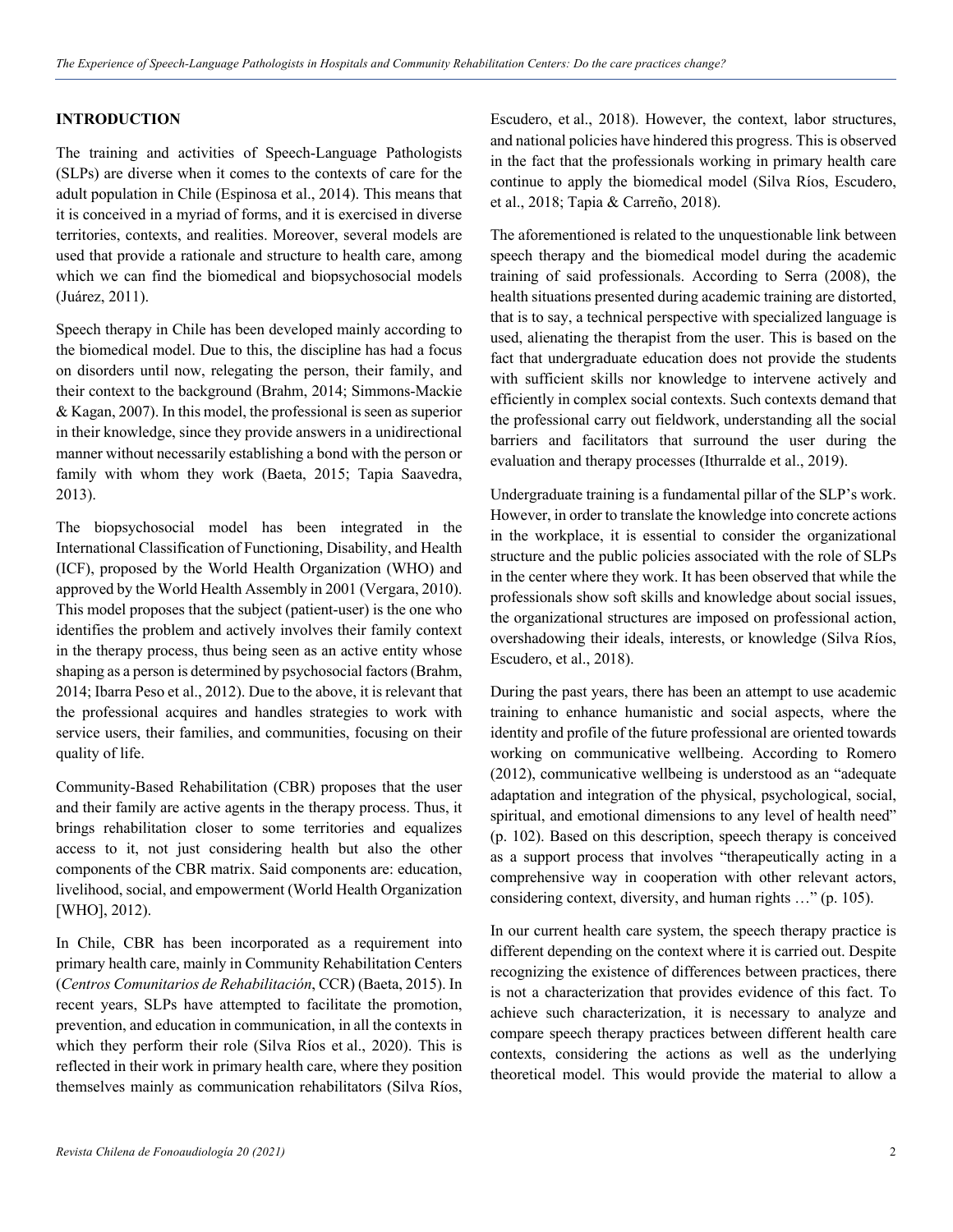discussion about the pillars on which the work of an SLP is built (Vega Rodríguez et al., 2017). Furthermore, knowing the approaches, modes of action, and practices developed by SLPs in their work context makes it possible to exhibit facts, and to contrast what the professionals do with what they should be carrying out, based on the theoretical models that guide their practice.

Based on the aforementioned, the objective of this research is to characterize the work experiences of speech-language pathologists who work in CCRs and public hospitals of the Metropolitan region of Chile. To achieve this objective, the following research questions are proposed: 'What are the characteristics of speech therapy practices in two hospitals and two primary care centers (CCR)?' and 'Which health care models respond to those practices?'

#### **METHODOLOGY**

This work was carried out using a qualitative methodology, which involves inquiring and describing social actions or behaviors, attempting to obtain answers in a micro-sociological context. That is to say, knowing how certain day-to-day behaviors are developed through ethnographic resources (Sosa, 2019). The epistemological perspective that supports this research is the hermeneutic-interpretative tradition, where social issues are built on a set of shared and related meanings. Said meanings provide sense and belonging to a social context, known as everydayness (spaces where the process of understanding happens). In addition, meanings deliver guidelines and models to interpret individual and collective action (Vasilachis, 2006).

The sample was obtained by convenience and it was intentional. According to this, the researcher selects the participants according to strategic personal criteria, mainly based on knowledge of the situation, and willingness (Andréu, 2000). Thus, the theoretical sample was formed by 4 professionals from different districts of Santiago. Two were SLPs inserted in CCRs, with experience in CBR, and the other 2 worked in public hospitals. All the participants had kept direct contact with their users for at least a year. The size of the sample is given by the information gathered and the duration of the research.

The data were collected during 4 months using in-depth interpretative interviews, as well as 3 non-participatory observations. The interviews addressed the research topic through non-standardized and non-predetermined questions, in order for the interviewee to be able to express their knowledge, motivation,

feelings, and beliefs (Scribano, 2008; Varguillas Carmona & Ribot de Flores, 2007). The interviews had a duration of approximately 2 hours and were recorded and transcribed for analysis. The non-participatory observations lasted approximately 1 hour. These were recorded on logbooks and field notes, to obtain data in a context in which the researcher does not take part (Nieto, 2001).

The result analysis was carried out using tools from Grounded Theory (open coding and comparative analysis of the concepts), which allowed generating categories (conceptualization process). The categories were obtained using the ATLAS-ti software (Hwang, 2008; Strauss & Corbin, 2002).

This study was approved by the ethics committee for research on human beings of *Universidad de Chile* (050-2014). Furthermore, it complies with the postulates in the Helsinki declaration, the CIOMS 1992 international ethics guideline for biomedical research involving human beings, and the ICH 1996 good clinical practice guidelines. Finally, informed consent was obtained from each one of the participants.

## **RESULTS**

The results were organized into categories according to the information most frequently observed in the interviews and nonparticipatory observations:

- a. Categories obtained from the interviews: Role of the Professional, Subject of Intervention, and User-Therapist Relationship.
- b. Categories obtained from the observations: Physical Space and Organization of the Session.

The categories mentioned above are explained and developed, quoting comments from the interviews and indicating the interviewee with a number (e.g. I1).

#### **Interviews**

#### *Professional Role*

In the context of hospitals, the SLPs mention that educating the family and the health care team is a core activity, for example:

*"according to the needs…communicative, relating to feeding or swallowing" (I4).*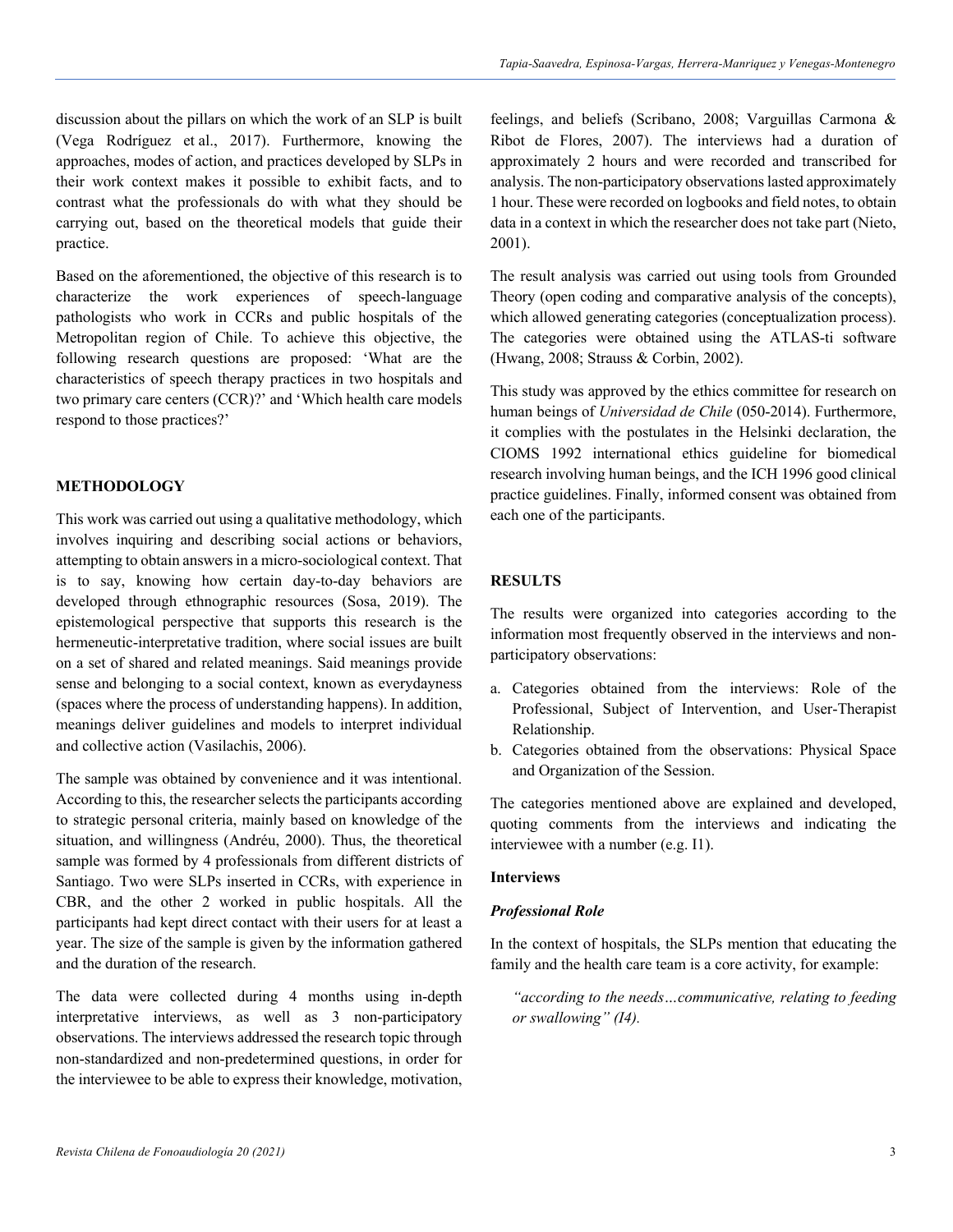In contrast, the SLPs inserted in CCR describe their role as a guide, which involves negotiating objectives and actions together with the user:

*"…to orient and educate them about how to rehabilitate their different abilities…I do not pretend to change anything about the person, I am orienting them in their rehabilitation" (I1).*

Regarding the objective of speech therapy, the professionals working in hospitals consider it to be the compensation or restitution of functions,

*"…the role of the speech-language pathologist is to evaluate and determine the type of treatment for swallowing, speech, language, and for improving the quality of life in relation to the patient's deficiencies…" (I3).*

On their part, those who work in CCRs proposed a role directed at knowing the social reality of the subjects:

*"On some occasions, the home visits are made as a team, on others as pairs or individually…Knowing the psychosocial reality, the context of the person, not just arriving and intervening […]an environmental management, maybe detecting barriers that affect communication, feeding…barriers or factors that make the person have a bad performance at home…" (I3).* 

This implies that the SLPs from CCRs participate in multidisciplinary team meetings, to review and propose joint objectives. Moreover, contents and activities addressed by other professionals are shared, in order to include them in speech therapy sessions and support the generalization of skills,

*"Discussing cases and reinforcing interdisciplinary work is a constant" (I2).*

## *Subject of Intervention*

The professionals who use the CBR strategy expect the subjects to be empowered in their health situation:

*"The vision we have of the people, to begin with, they are not patients …" (I1)* 

*"We try to promote this change of paradigm in people, so they are active agents of change…a determining factor for achieving this objective is that the person participates in groups" (I2).*

## *User -Therapist Relationship*

SLPs inserted in hospitals have a rather hierarchical relationship (they are responsible for the intervention). They report communicative or space-related strategies that allow them to be closer to the subject of intervention. For example:

*"I intervene with the patient on the wheelchair, which means I step out of my desk..." (I4).*

The professionals working in CCR are presented as guides or partners, working alongside the service user:

*"Here we are all equal in general, the users do not call us in any particular way, by our names…", "they tell me, for example, Ummm, 'ok, tell me what to do', and I tell them 'I cannot tell you what to do, I am guiding you…' […] I am going to help you solve your problem, guiding you because I know about the topic'…the diagnosis is participatory" (I2).* 

This practice relates to the belief that the service user has an active role because they have the abilities to contribute to their therapy.

#### **Non-Participatory Observations**

#### *Physical Space*

The SLPs from hospitals work in spaces related to the modality of intervention. This means that they work with hospitalized people as well as carry out outpatient sessions in an office supplied with chairs, table, desk, and sink.

The SLPs in CCRs work in an individual space similar to the one described above. However, they also share spaces with other professionals such as physical and occupational therapists (which include implements such as mats and machinery for physical activity), in addition to an area for team meetings.

#### *Organization of the Session*

In the context of hospitals, the time of intervention varies according to the objective. For example, for hospitalized patients, the intervention fluctuates between 25 minutes and 1 hour. The functions of the professional are oriented towards patient intervention and communication with the family. In contrast, outpatient intervention is between 25 and 45 minutes and in some cases, a family member could participate if the professional considers it relevant.

For their part, the CCR speech therapists spend between 45 minutes and 1 hour in the evaluation and intervention. The SLP, the family member, and the user participate in these processes, in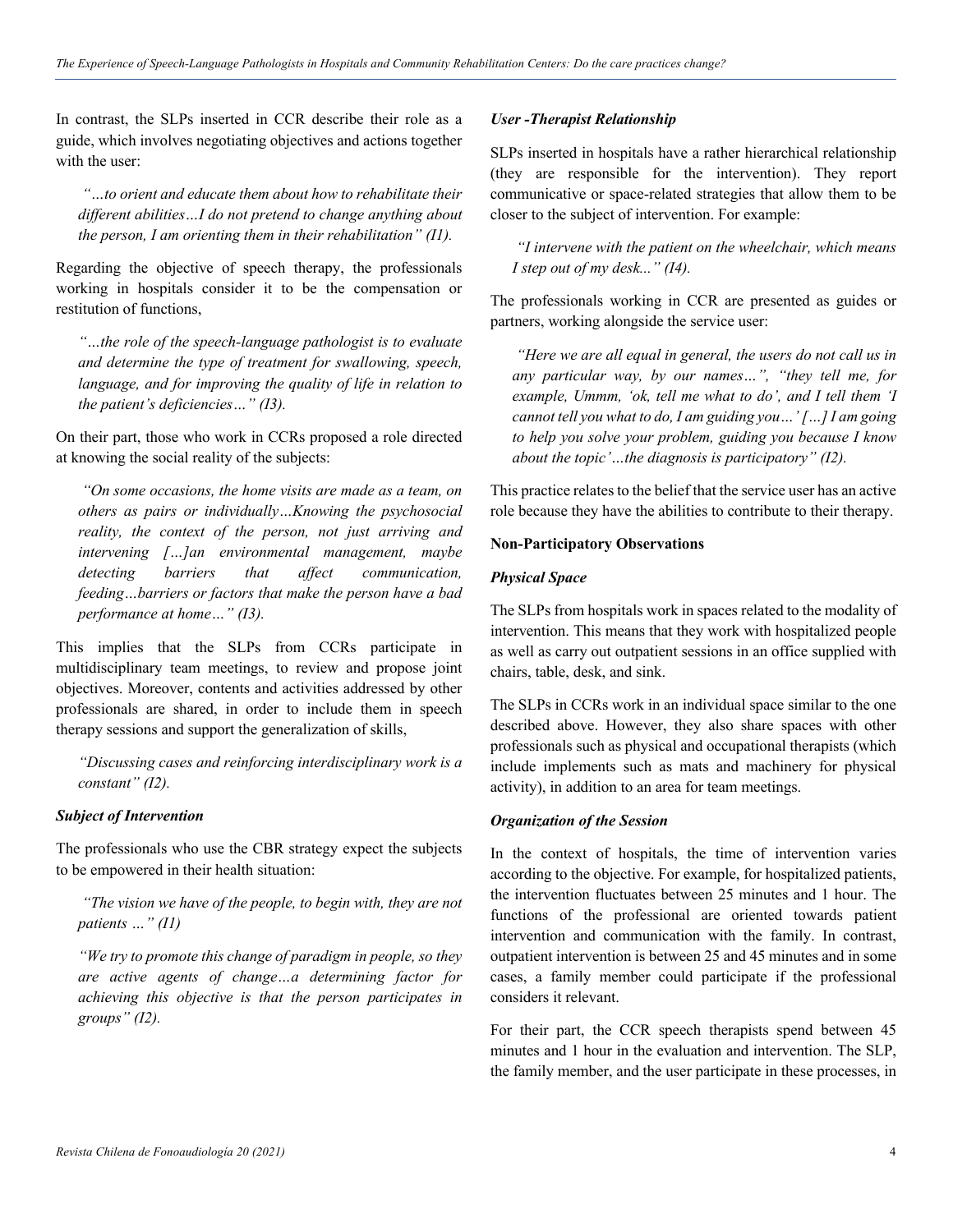spaces shared with other professionals. It is noteworthy that the participation of family is recognized as important during the interviews, nevertheless during the study the active participation of family members was not observed.

The foregoing provides characteristics of the professional performance of each SLP in a specific therapeutic context. In particular, it is observed that the biopsychosocial model is more present in CCRs. On the other hand, the biomedical model stands out in the context of hospitals.

#### **DISCUSSION**

These results provide elements that allow characterizing the experience of 4 speech-language pathologists. This means that what is observed is not necessarily generalizable to other realities. Nevertheless, their experiences are a contribution to the knowledge of two realities of work, allowing answering the research questions.

Regarding the characterization of practices in hospitals and CCRs, the influence of work context on the experiences arises as a topic during the interviews. This relates to the objectives in public services and the difference between primary and tertiary care. In hospitals, a common objective is to achieve medical stability and early discharge of the users, while in CCRs the insertion of the user in their community is a central objective.

The aforementioned makes it possible to differentiate the interventions and approaches used by speech therapists in these services. Thus, hospital professionals direct their approach mainly to body structures and functions, while CCR professionals focus on activity (individual functionality) and participation (social functionality) of the users (Duarte et al., 2017). The latter is also pointed out by professionals who work in other regions of the country in a CBR context. This is manifested in the fact that they work as guides for users and their families within an intertransdisciplinary team, where it is sought to improve the quality of life of people with a focus on participation (Silva Ríos, Rojas, et al., 2018).

The speech therapy practice has historically been based on the biomedical model, which has had an impact on professional training. Furthermore, public policies and institutional frameworks have influenced professional actions, by defining achievement goals and health care formats that restrict the full expression of the biopsychosocial model (Tapia Saavedra, 2013).

Another aspect that emerges from the work of the CCR participants is the user-therapist relationship, where all the interviewees emphasize an active role of the service user, consistent with the CBR strategy *(Instituto Nacional de Rehabilitación* Pedro Aguirre Cerda, 2005). This approach encourages the education and participation of users, their families, and the community (Besoain-Saldaña et al., 2020). However, it is important to point out that an "active participation" of the users is not enough to achieve inclusion, but that real work is required within the person's context, with their support network, and in the intervention, in coordination with other institutions, which represents an even greater challenge for speech therapy.

In addition to the above, the interviewees believe that the therapy planning process should be shared between the professional and the user, and they specifically mention the relevance of collective construction of therapy plans, the need to consider community participation of the users, and the requirement to agree on the therapy objectives. However, the information obtained from the interviews was not evidenced during the observation of therapy sessions. The role of the guide pointed out by the participants was limited to providing indications, which were accepted without generating an agreement dialogue. Similarly, in most of the situations, it was the therapist who directed the sessions and activities. This reflects the fact, according to Tapia Saavedra, (2013), that in our health system the guidelines of the community model are observed in the discourse of professionals, but in the context of work a hierarchical relationship is maintained.

According to the Pan American Health Organization (PAHO) and the WHO, the biopsychosocial approach contemplates the interaction between the person in a situation of disability (PeSD) and their family, community, and social environment, being a function of the CCRs to favor this participation and community inclusion (Besoain-Saldaña et al., 2020). During the interviews, all the participants highlighted the importance of context and community in rehabilitation. This shows that hospital professionals have notions of the biopsychosocial model and are aware of the cultural, psychological, social, and biological factors that surround the user (Tapia et al., 2016). However, including the family in the care provided in hospitals is complicated due to the context of such spaces. This is because there is an institutional framework that regulates health care and a lack of autonomy in the decision-making process. Family inclusion is also negatively influenced by the circumstances of the population the therapists care for (Tapia & Carreño, 2018). The latter might also happen in primary care, where SLPs working in CCRs have to consider CBR as a model of work, which implies, for example, home visits, work insertion of the users, etc. Nonetheless, the theoretical model on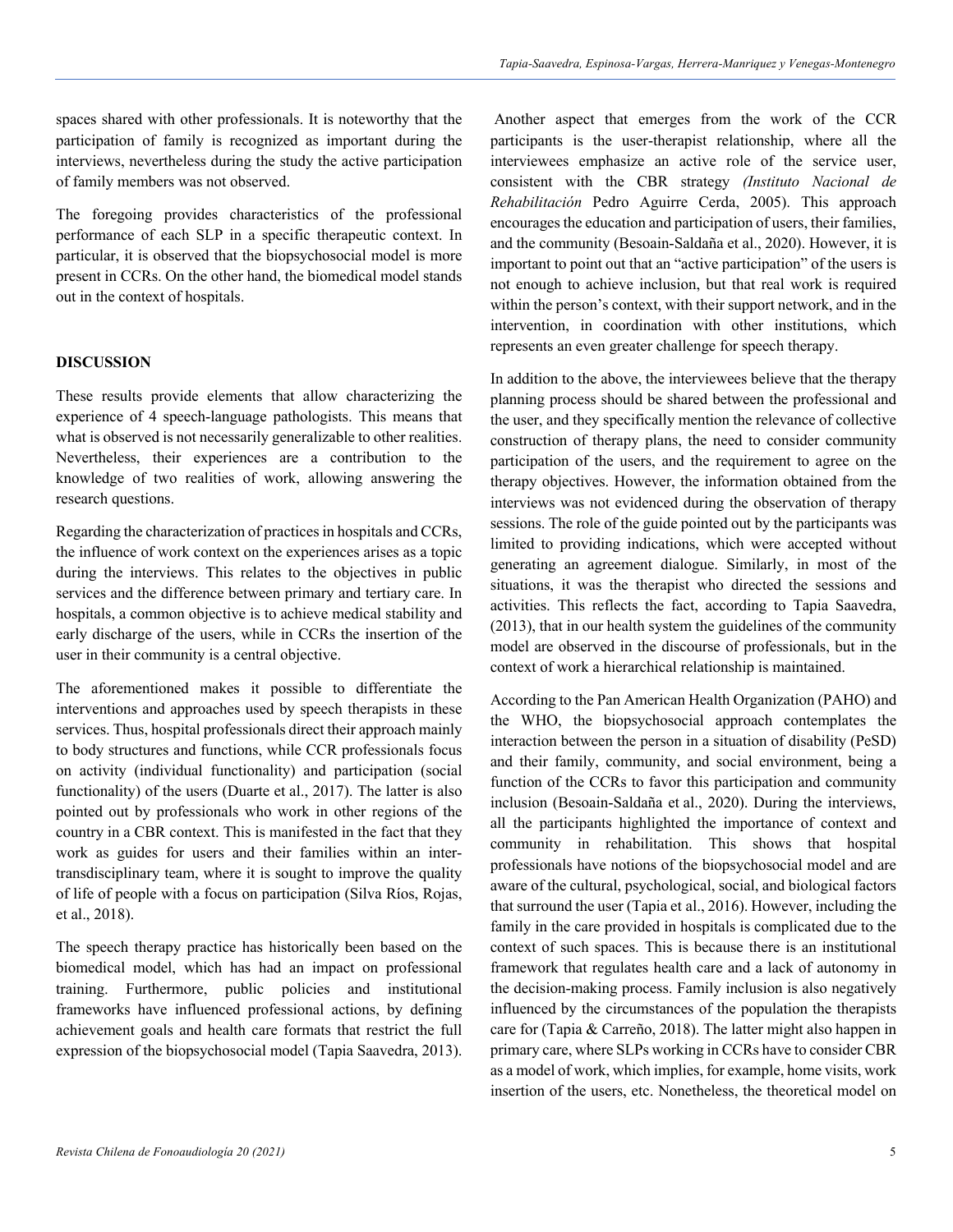occasions is confronted with a health care structure that measures the number of services provided (monthly statistic record, [*registro estadístico mensual, REM*]), thus limiting the types of practices that can be carried out in this context (Silva Ríos, Escudero, et al., 2018).

Lastly, the participants state that performance in the current context is dynamic, in terms of the knowledge necessary for the practice, and depends on the institutional structure of their workplace, showing that the practice is modified by experience. The role is re-signified through contact and bonding with the users, the conception of "subject of care", beliefs about the illness, condition, or health situation, among other factors. According to Goffman (2006), a good apprenticeship about a context implies being inserted in it and experiencing the habitual routines of their members. Within this experience, as mentioned by Silva Ríos, Rojas, et al. (2018), the professionals' undergraduate training becomes relevant, as well as a capacity for critical thinking, since they need to adapt and make their actions flexible in diverse environments and circumstances.

As a synthesis, it is observed that the practice of the SLPs has been shaped by their interactions with others, having to necessarily include the history of the space and institutional regulations. Each context is different and the interactions that take place within it are owned and accepted by the group, that is, context and experience constitute a collective reality. In that sense, the professional carries out actions that allow them to fulfill their task in the best possible way within their context, which in most of them translates into training and gaining relevant knowledge for the activities they carry out. Each professional "seeks to adapt to their immediate conditions, interpreting their context to develop behaviors that will either be confirmed or rejected in the future" (Mercado & Zaragoza, 2011).

## **CONCLUSIONS**

It is observed that the interviewees share knowledge and competencies that belong to the discipline, independently of the context. However, their action is different according to the structure and objectives of the service in which they are inserted. The context of work directly influences the professional activities of SLPs, due to the influence of other professionals, personal beliefs, and emotions concerning the users. Furthermore, the intervention models and strategies of the work context have an influence as well.

Concerning the view that SLPs working in CCRs have of their professional practice, they consider themselves to be guides that provide orientation to users, their families, and community. They are aware of the sociocultural reality in which they are inserted and propose an interdisciplinary work, expecting that the users have an active and participatory role in their intervention. The professionals recognize the importance of lowering the barrier between therapists and users. Nevertheless, differences were observed between discourse and action; the interviews show a theoretical mastery of the CBR strategy, but in the observations only one professional generated a space of equality and horizontality of the relationship (based on the language used, proxemic, time disposition, type of activities, level of participation of the user and their family, etc.).

Regarding the participants who work in hospitals, it is noteworthy that their perspective of rehabilitation is oriented primarily towards restoration or compensation of functions, without a distinct use of biopsychosocial elements. Their action is related to their knowledge and beliefs of what their function is in their context of work.

In both contexts, the design and execution of professional activities are determined by the institution, regulations, and the protocolization of assessment and intervention procedures. They are also determined by the fact that the public system, on which said institutions depend on, establishes the efficiency and effectiveness of the processes. Therefore, the regulations that the professionals must follow in their institution influence many of their daily activities, which means that each SLP builds their practice according to this institutional framework.

### **ACKNOWLEDGEMENTS**

We thank the disposition and availability of the professionals, users, and family members who allowed us to accompany their process of evaluation and/or therapy sessions.

#### **REFERENCES**

Andréu, J. (2000). *Técnicas de Análisis de Contenido: Una revisión actualizada*. Fundación Centro de Estudios Andaluces.

Baeta, M. (2015). Cultura y modelo biomédico: Reflexiones en el proceso de salud enfermedad. *Comunidad y Salud*, *13*(2), 81–84. http://ve.scielo.org/scielo.php?script=sci\_abstract&pid=S1690- 32932015000200011&lng=es&nrm=iso&tlng=es

Besoain-Saldaña, Á., Sanhueza, J. R., Hizaut, M. M., Rojas, V. C., Ortega, G. H., & Aliaga-Castillo, V. (2020). Rehabilitación Basada en la Comunidad (RBC) en centros de atención primaria en Chile. *Revista de Saúde Pública*, *54*.